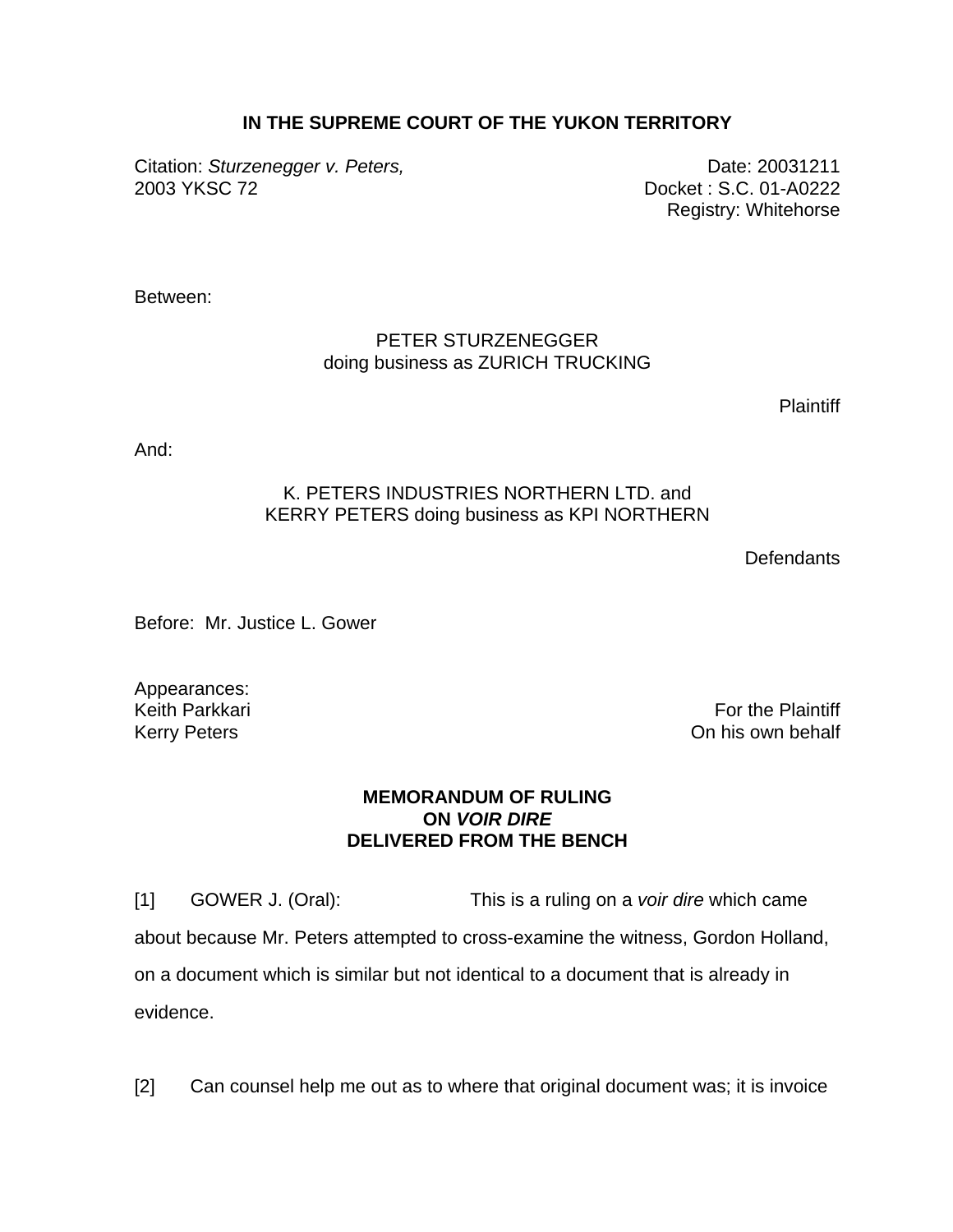number 074147.

[3] MR. PARKKARI: Part 1, tab 2, page 6.

[4] THE COURT: The document in question is another version of a document already in evidence in the Book of Documents under Part 1, tab 2, page 6, although it has some additional changes to it. The document is clearly relevant, but that is not where the issue ends.

[5] I also, at the time that Mr. Peters attempted to cross-examine the witness on this affidavit, entered into this *voir dire* because this document is representative of what I understand to be a number of other documents which have come to Mr. Peters' attention lately and which he says will resolve the issues of this trial. Mr. Peters wants to rely upon these documents either directly or in cross-examination.

[6] The rule in question is Rule 26(14), and I will read it:

Unless the court otherwise orders, where a party fails to make discovery of or produce for inspection or copying a document as required by this rule, the party may not put the document in evidence in the proceeding or use it for the purpose of examination or cross-examination.

[7] The history of this litigation involves some orders that were previously made. The first order of consequence is that of Mr. Justice Wong on September 24, 2002. At that time, the defendants were ordered to make discovery of all documents by delivering to the plaintiff a list of documents by October 15, 2002. That was followed by the order of Mr. Justice Veale made on July 15, 2003. At that time, Mr. Justice Veale ordered that the defendants supply and serve the plaintiff with a list of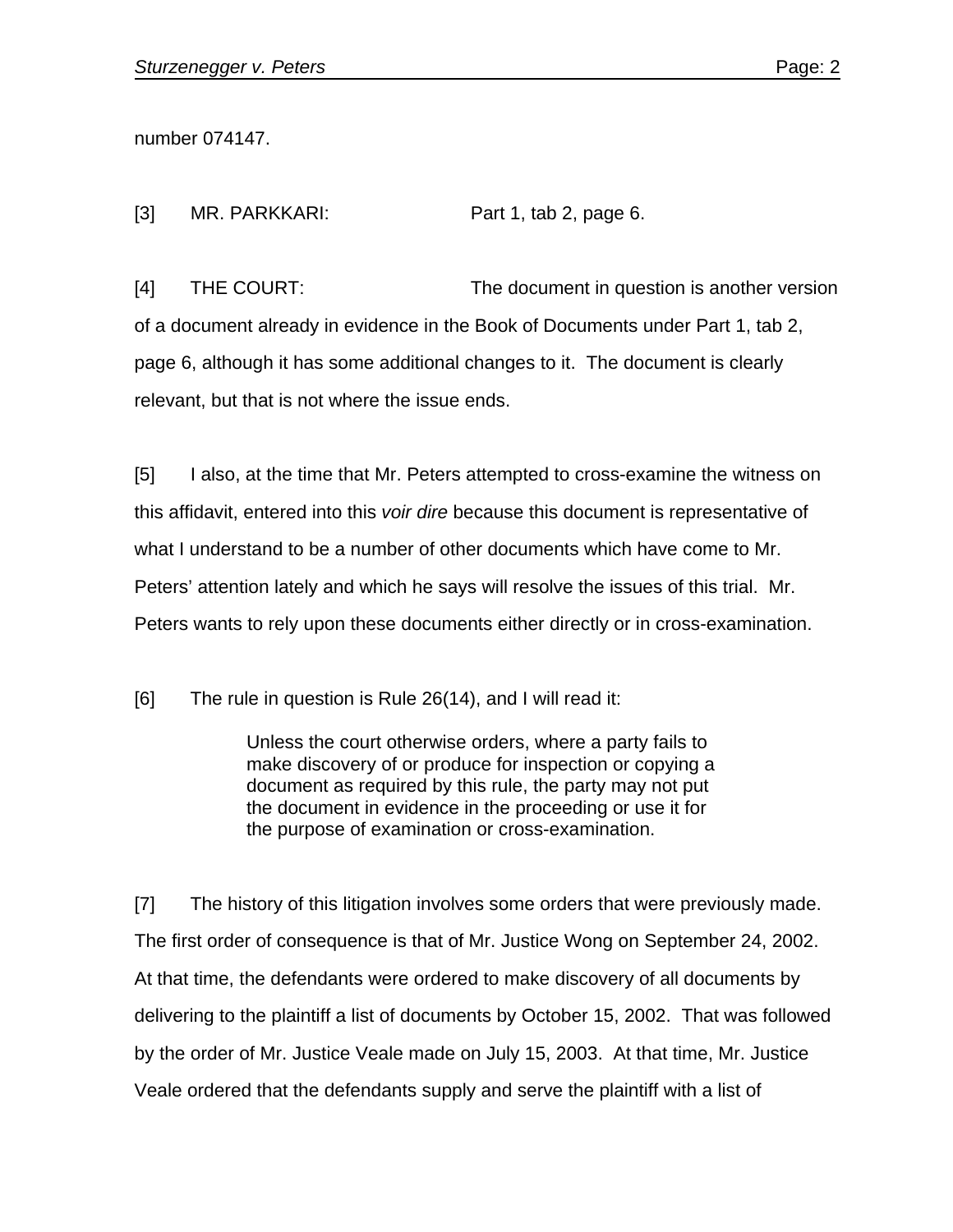documents and an affidavit verifying the list of documents by July 31, 2003. Most recently, there is a second order by Mr. Justice Veale, October 21, 2003, which requires the defendants to provide the plaintiff with replies to his requests made at the examination for discovery of the defendants, which was held August 27, 2003.

[8] I mention these orders because it is clear from the history of the litigation that the issue of documentation and the supplying of documentation by both sides and, particularly, by the defendants, is one that is has been a live issue for several months. The defendants must have known that it was incumbent upon them to make reasonable efforts to find all the documentation and provide it to the plaintiff in a reasonable time in order to comply with the requirements of Rule 26.

[9] The case law that I have provided to counsel starts with the case of *Ball v. Gap (Canada) Inc.,* [2001] B.C.J. 1178*.* It is a decision of the British Columbia Supreme Court, June 5, 2001. Paragraph 7 of that case says:

> The party seeking to tender the undisclosed document bears the burden of persuasion….

And then the case of *Carol v. Gabriel* (1997), 14 C.P.C. (4th) 376 (S.C.), is cited. The quote continues:

> Part of this burden is to establish, to the court's satisfaction, a reasonable explanation for the failure to disclose.

And then *Carol v. Gabriel*, *supra,* is quoted:

...Even in cases where no prejudice will ensue from the admission in evidence of the document, it will be excluded unless there is a reasonable justification for the earlier failure to disclose it. To hold otherwise would be to dilute the disclosure obligation and tempt counsel to refrain from disclosing in situations where they do not expect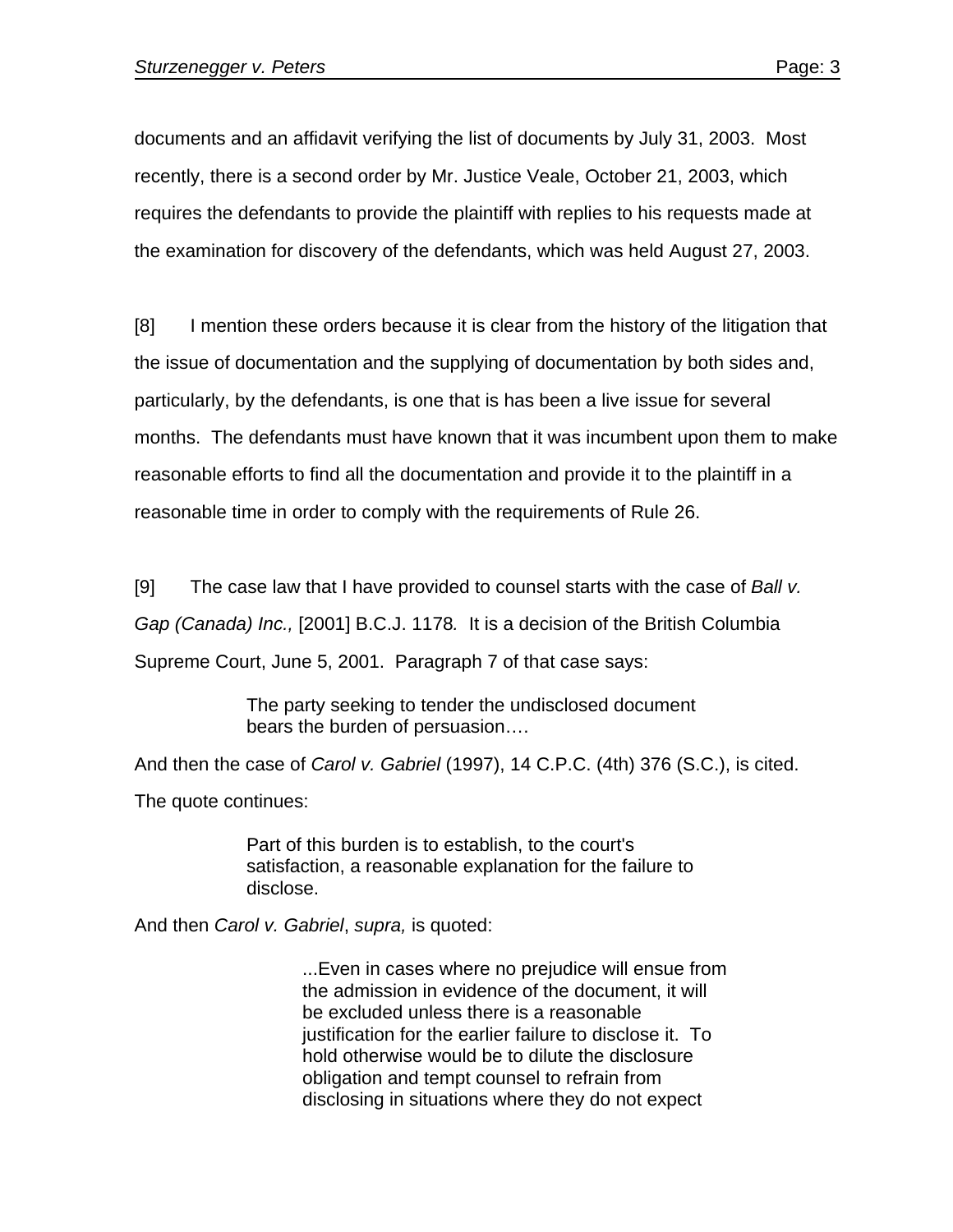prejudice to result.

[10] That case in turn cited a case, *Blake v. Gill* (1996), 4 C.P.C. (4th) 158 (S.C.) another decision of the British Columbia Supreme Court from 1996. That case was on a slightly different issue, which is whether in certain circumstances it might be justifiable to hold a document back for the purpose of more effective crossexamination. In that case, at page 20, there was reference to the phrase that I talked about earlier, during submissions, and that is "trial by ambush". At paragraph 21, the Court says:

> It is unarguable that the thrust of contemporary civil procedure is towards disclosure.

Then at paragraph 22 it continues:

I conclude that it sometimes it may be, and in this case was, reasonable for counsel to withhold disclosure of a document in order to make better use of it for crossexamination purposes.

[11] That is not the case here. Mr. Peters has said that he is not tendering these documents late for tactical reasons. He does not want a trial by ambush, and, in any event, it would only be the exception to the rule when that would justify late disclosure.

[12] Another decision of the British Columbia Supreme Court is *Jones Gable and Company Ltd v. Price* (1977), 5 B.C.L.R. 103 (S.C.), which was decided in 1997. Although that was shortly after Rule 26(14) was in effect, the court noted the following, which is relevant to the case before me:

> In my view, "possession or control" of documents by counsel is "possession or control" by the client. No authorities have been cited on this point and, therefore, it seems to me that the rules of law applicable to the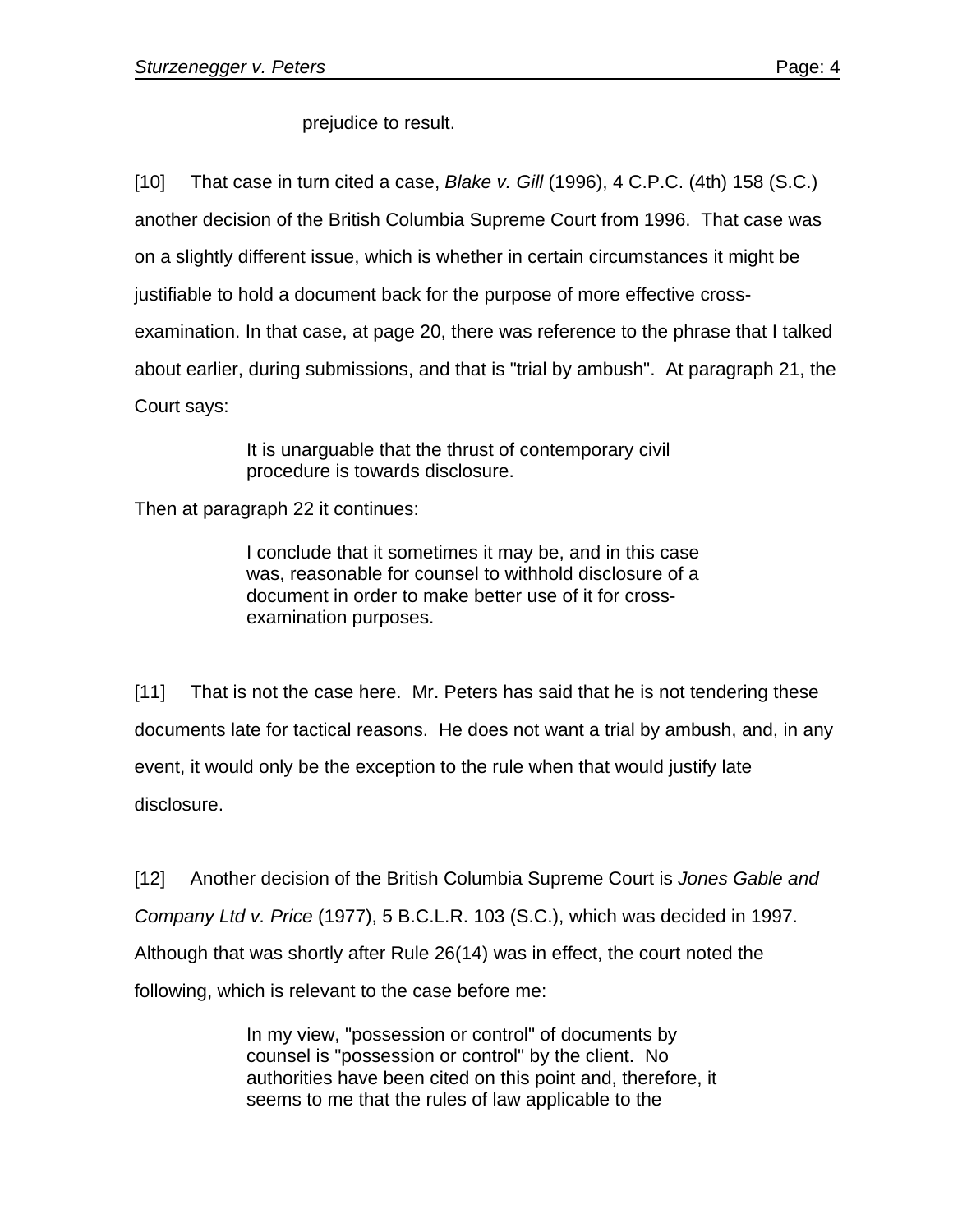relationship of principal and agent should govern.

[13] I mention that because much has been said by Mr. Peters about documents being in the possession and control of others and not directly by him. However, I have not heard anything with the exception today of the reference to the seizure of some documents by the R.C.M.P. Just putting that to one side for the moment, I have not heard anything that indicates that the parties that had possession of these documents were not parties that you could direct to provide them to you, whether it be your mother, whether it be Mr. Rick Garry and so on. These were all people - and you have explicitly referred to Mr. Garry as your agent -- which you, as principal, have the authority to direct, Mr. Garry or your mother or these others, to supply you with these documents, and it is their responsibility to follow those instructions as your agent.

[14] At the examination for discovery, which took place on August 27, 2003, there is an extract attached to Mr. Parkkari's affidavit, filed October 16, 2003, as Exhibit C. It is page 64 of the discovery transcript, and it starts in the middle of an answer at the top of the page, which I understand is an answer by Mr. Peters, because he was the only one being discovered. At line 2 it says:

- A ...I have no problem putting all the stuff together that you require; but, I mean, until I'm able to talk and find out when I can put it together, I can't give you a fixed date. Hopefully by the end of the day or by tomorrow, I will be able to talk to the people that I have to talk to.
- Q The trial date is set December 10th. Can you provide me the information that has been requested by October 10th?
- A I don't see a problem with that. I don't see a problem with that.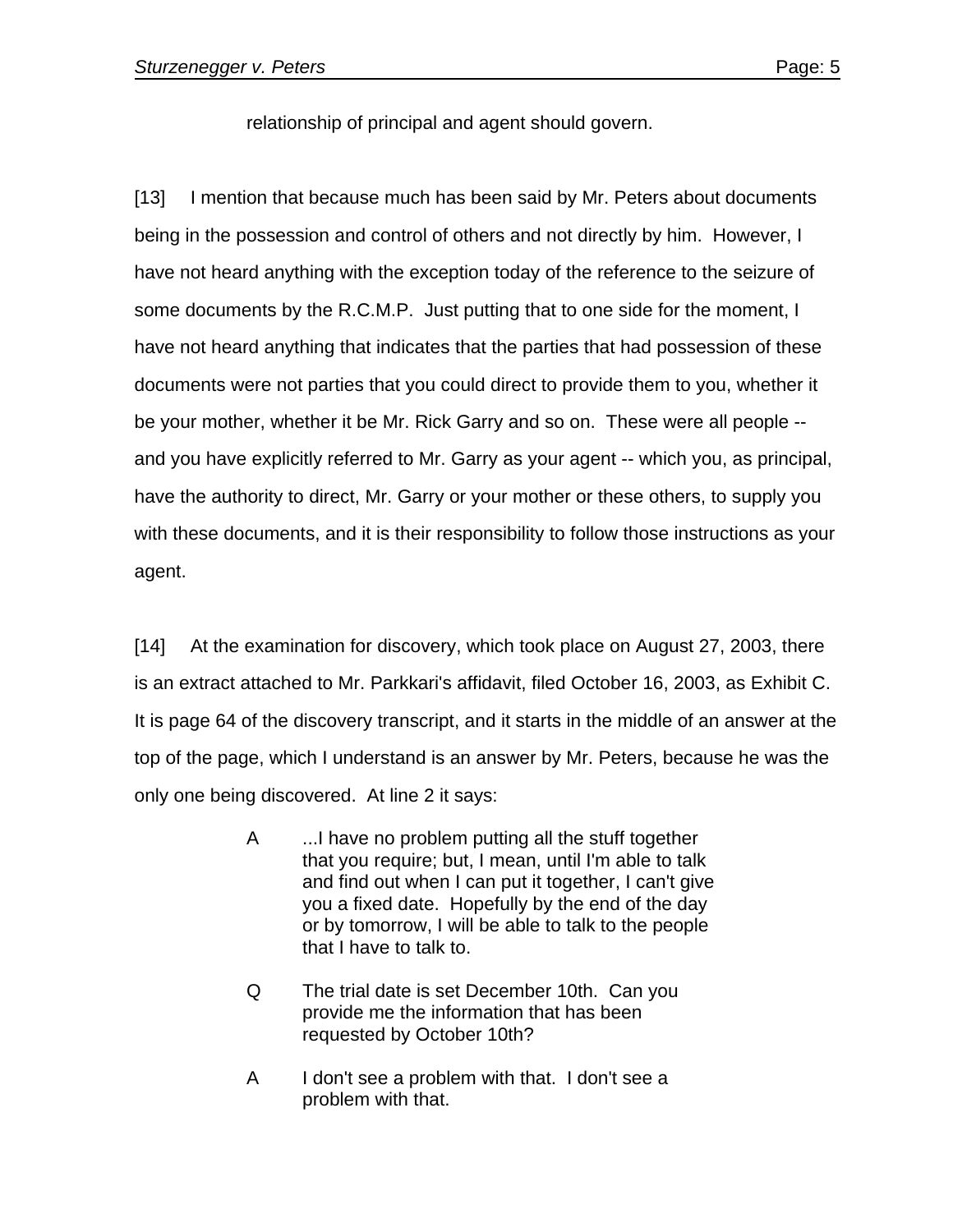- Q So, that would be provide information requested by not later than October 10th? ...As you understand Mr. Peters, that if I don't receive it by that date, I'll end up making another court application in order to get the materials early enough before trial that we can proceed in December?
- A Sure.

Again, that underscores that the issue of the outstanding documentation was redflagged by the plaintiff, and by several justices of this court, very early on in these proceedings.

[15] We are hearing today for the first time from Mr. Peters that although he made an initial request for some documents from Mr. Garry shortly after the examination for discovery in late August, he apparently did not find out until later on that some of the documents that Mr. Garry had pertaining to the defendants had been seized by the R.C.M.P. At that point those documents were no longer in the defendants' possession or control. However, at no point did Mr. Peters make any attempt to disclose that problem to the plaintiff. He says he was embarrassed, and I think he said that he was hoping that perhaps he could get by with the documents that he did have on the Watson Lake end. That was a tactical decision that he made.

[16] As with all the decisions that Mr. Peters has made in this court action since the outset, he must bear the consequences of those decisions, whether he does or does not have counsel. In fact, from what I understand, it has been his choice to proceed with this action and, indeed, with this trial without the benefit of legal counsel. When Mr. Peters makes decisions without legal advice, he must bear the consequences of those decisions.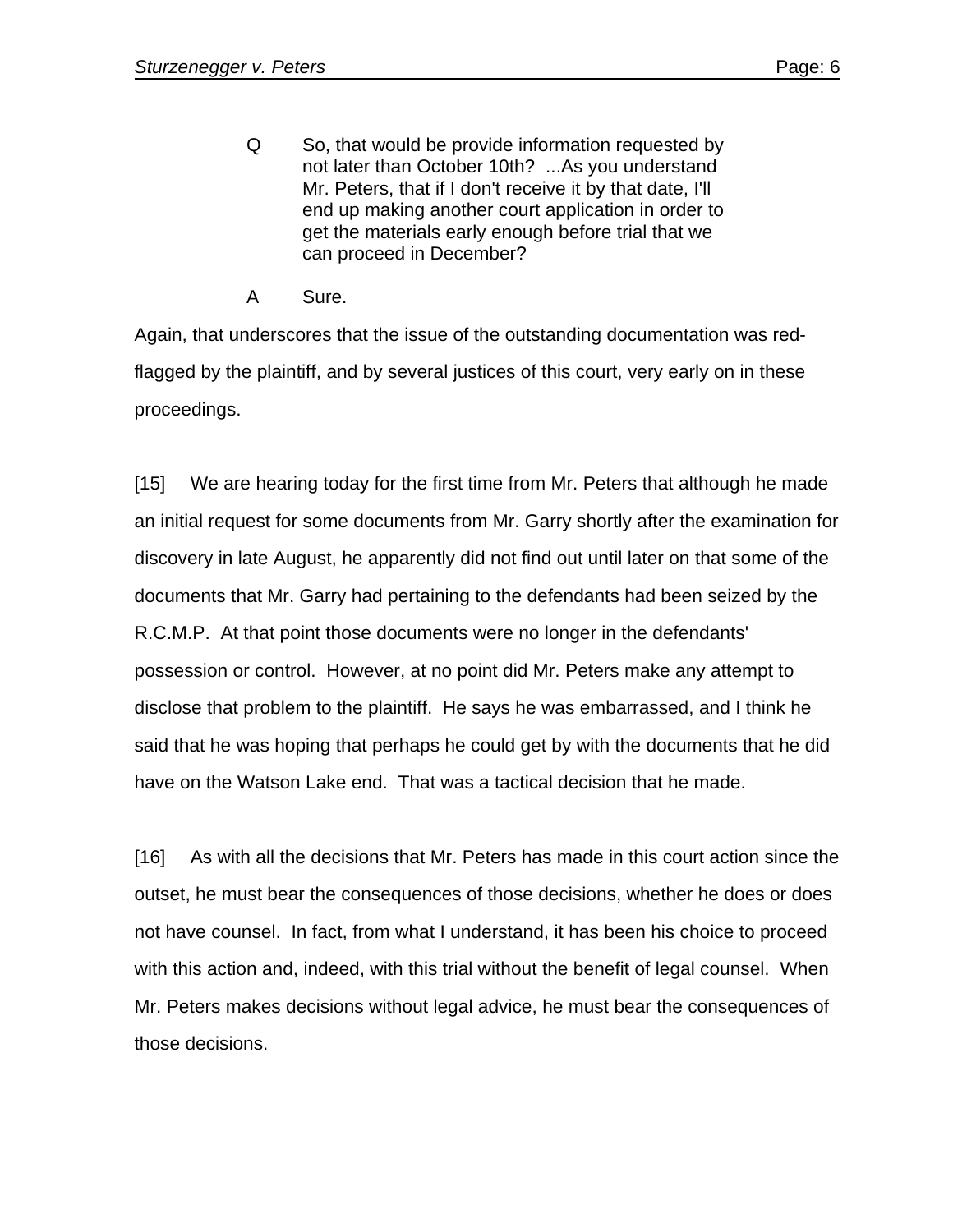[17] As I said earlier yesterday and before, my job as a trial judge is to make sure that the process is fair to both sides. It is simply not fair to the plaintiff to allow you to produce documents at virtually the last minute which you have known for some time not only existed, where they existed and what the circumstances were of their being, at least, temporarily out of your possession and control, you have not previously made disclosure to Mr. Parkkari about those documents. He quite correctly says you have not given him any notice, you have not sent him a letter, you have not said "There is a bunch of stuff that I have here that can solve all of the questions in this trial, I just need time to get them to you; why do you not consider an adjournment of the trial so that we can put all the cards on the table and exchange the cards?"

[18] As I said yesterday, there was never an effort by you to do that, sir, and you must bear the consequences of that conduct and those decisions.

[19] In my view, the case law sets out a two-stage decision that must be made in whether or not to exercise my discretion under Rule 26(14). The first question that must be answered is whether you have a reasonable justification for the late production and the earlier non-disclosure. If you do, then the next question is whether the document is indeed relevant and whether it would be in the interests of justice to allow you to use the document. By approaching it in that way, even if you have a document which is clearly relevant, such as the document in question which gave rise to this *voir dire*, it does not matter if you have no reasonable justification for disclosing it late.

[20] It appears, from what I have heard in this *voir dire*, that that applies not only to the document in question but to all the other documents that you want to use in this trial, many of which may be relevant; I do not know. It would have been very helpful